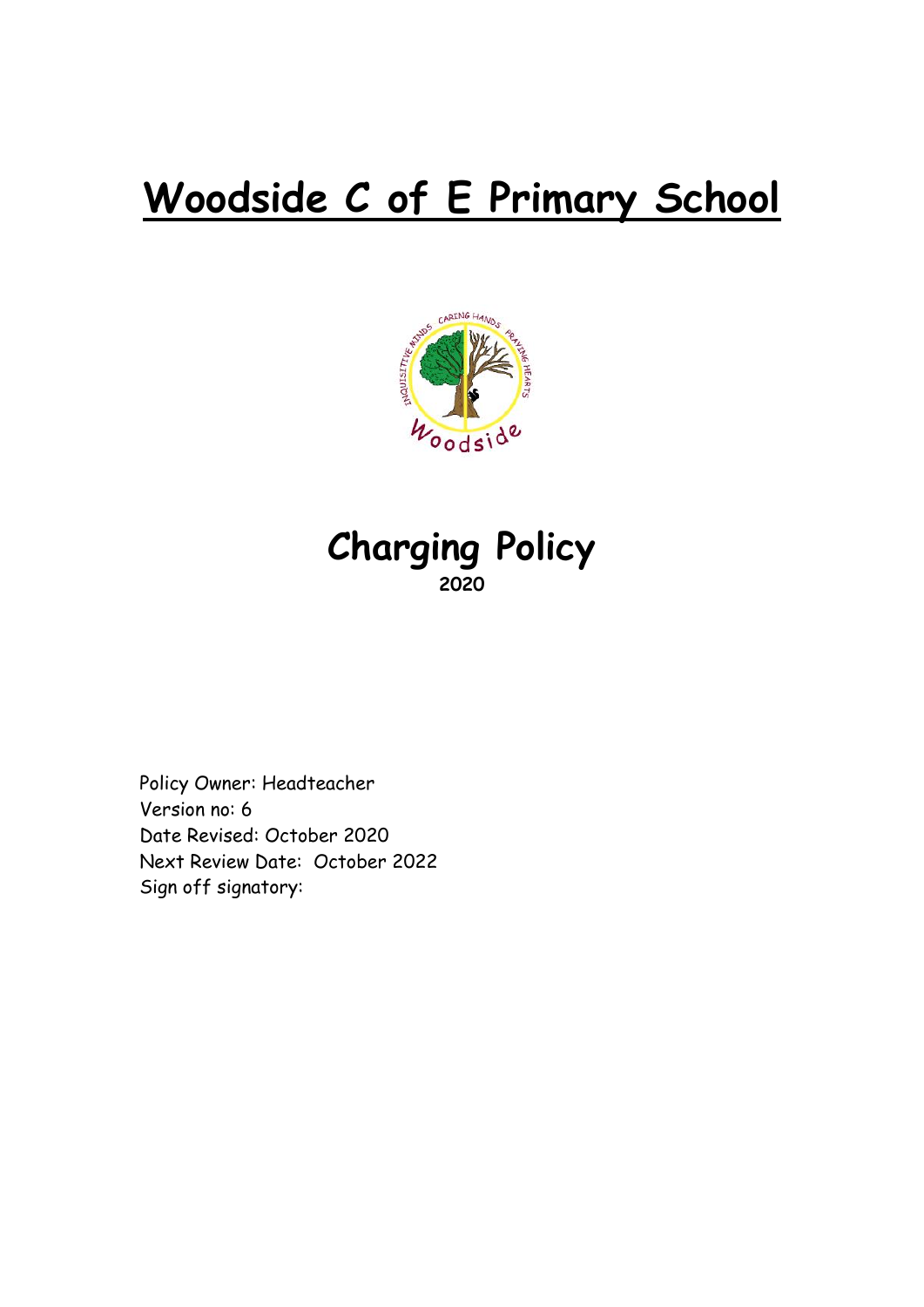## **CHARGING POLICY**

The Headteacher and Local Academy Board (LAB) recognise the value of providing a wide range of experiences to enrich and extend pupils' learning and to contribute to their personal development. The Headteacher and LAB aims to promote and provide such experiences for the pupils of the school, both as part of a broad and balanced curriculum and as additional optional activities.

However, many of these activities have an associated cost and cannot be provided unless voluntary contributions are received or parents are charged for the cost.

This policy will set out the circumstances in which charges will or will not be made for school activities and when charges may be waived in order to ensure that all pupils have an equal opportunity to benefit from school visits, curricular and extra-curricular activities.

#### **CONTRIBUTIONS**

Voluntary contributions may be requested to help with providing activities even though they may be part of the normal school day or part of the National Curriculum.

If voluntary contributions are requested for an activity it should be understood that there is no obligation to contribute and that if the parent is unable or unwilling to pay, the child will not be excluded from the activity. **If sufficient contributions are not received the activity may have to be cancelled.**

#### **CHARGES**

The LAB reserves the right to make a charge for the activities and items detailed below:

- Trips which are not part of the school curriculum or are outside the school day (i.e. Residentials which include the weekend or part of)
- Wrap around care (Woodpeckers)
- Damage to school property the cost of replacing any item, such as a broken window or defaced, damaged or lost book, where this is a result of a pupil's behaviour.
- Visits to school by professionals e.g. Authors, storytellers, musicians, dancers, artists etc.